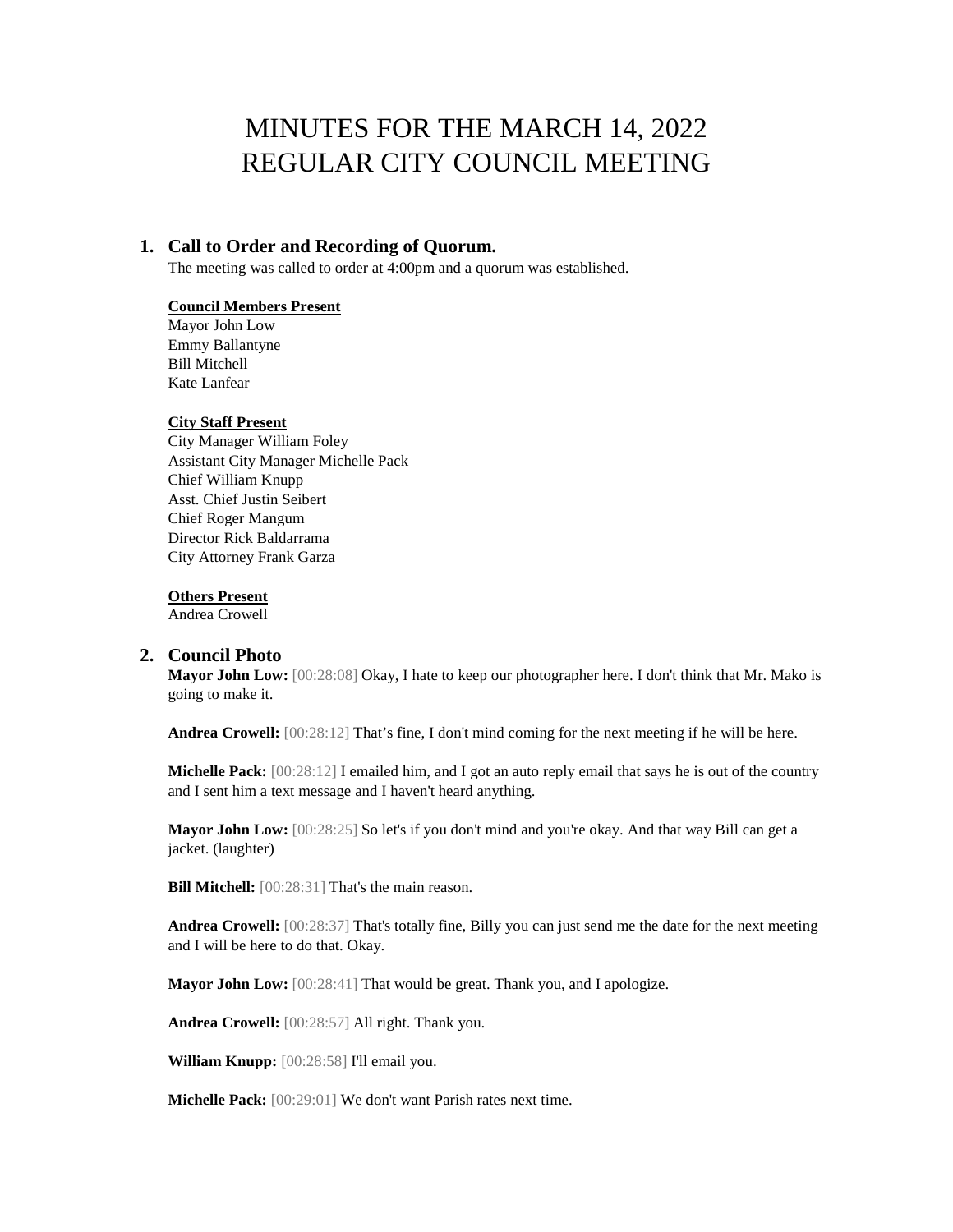### **3. Review/Action of minutes from:**

#### *a. February 14th Regular Meeting*

No comment or corrections were made, Ballantyne motioned and Mitchell seconded, the February 14<sup>th</sup> minutes were approved as submitted.

#### **4. Comments by Citizens**

No comments were made.

### **5. Ordinances and Resolutions:**

*a. Ordinance# 1497:* 

*DECLARING THE UNOPPOSED CANDIDATES FOR THE POSITIONS OF MAYOR, COUNCILMEMBER PLACE 1 AND COUNCILMEMBER PLACE 2 TO BE ELECTED, CANCELING THE GENERAL ELECTION SCHEDULED FOR MAY 7, 2022 AND PROVIDING FOR THE NECESSARY POSTING OF THIS ORDINANCE.*

*b. Ordinance# 1498:* 

*PROVIDING FOR THE APPOINTMENT OF A MUNICIPAL COURT PRESIDING JUDGE AND SETTING THE COMPENSATION ; APPOINTING TEMPORARY REPLACEMENT JUDGE WHEN MUNICIPAL COURT PRESIDING JUDGE IS UNABLE TO ACT FOR ANY REASON; APPOINTING A CITY PROSECUTOR FOR THE MUNICIPAL COURT AND SETTING THE COMPENSATION; APPOINTING AN ASSISTANT CITY PROSECUTOR TO PROSECUTE APPEALS CASES IN THE COUNTY COURT AND SETTING THE COMPENSATION; APPOINTING A MUNICIPAL COURT CLERK; AND PROVIDING FOR THE TERMS OF OFFICE FOR THE JUDGE AND PROSECUTOR.*

**Mayor John Low:**  $[00:01:21]$  Item number five is subordinates and resolutions that we are being asked to consider. Mr. Foley?

**William Foley:** [00:01:36] This ordinance is declaring the unopposed candidates yourself, and our council members who are unopposed in their elections and so will be canceling that election and of course, still has the quarter-cent sales tax election.

**Mayor John Low:**  $[00:01:53]$  Okay, very good. Is there any discussion about the proposed ordinance? We have a second ordinance looks like we'll have to take action later. It's all right, we can do it now I think. Ok. So we have ordinance number 1497, which is an ordinance of the city of Terrell Hills, declaring the unopposed candidates for the positions of mayor, council member place one and councilmember place two to be elected, cancelling the general election scheduled for May 7. 2022 and providing for the necessary posting of this ordinance. Do we have a motion to approve this ordinance?

**Bill Mitchell:**  $[00:02:37]$  I move that we approve ordinance, 1497, as read.

**Mayor John Low:** [00:02:40] Thank you, Mr. Mitchell. Is there a second?

**Kate Lanfear:** [00:02:43] Second.

**Mayor John Low:** [00:02:44] Thank you Mrs. Lanfear. All in favor? (all say aye) Any opposed? Hearing none ordinance 1497 is adopted. Second ordinance is 1498. Bill, would you run it through that one, please sir?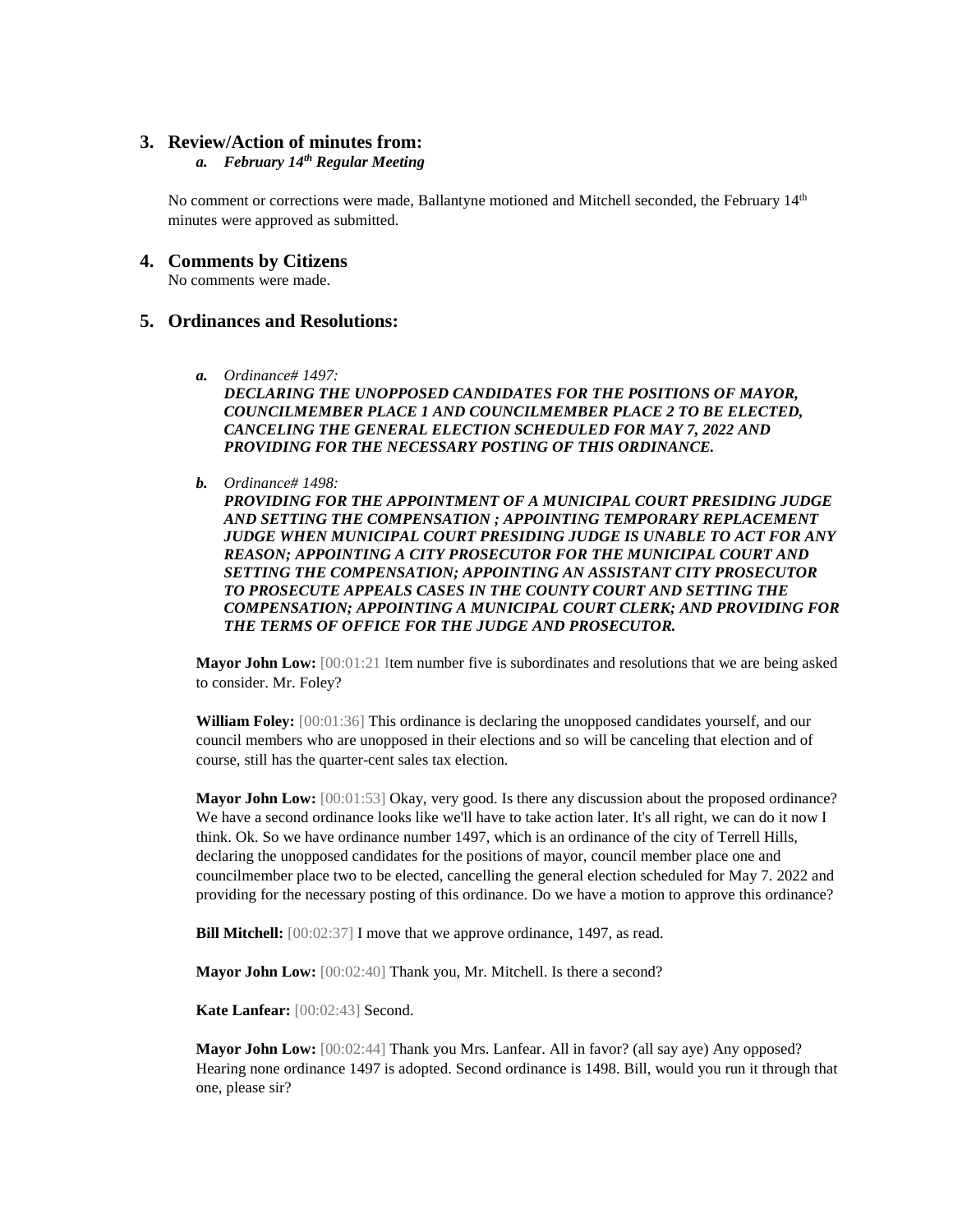**William Foley:** [00:02:57] This is an Ordinance providing for the appointment of our Municipal Judge. The replacement of our Municipal Judge if they, should something should happen and our prosecutors and our court clerk. The ordinance name's Richard P. Corrigan as Presiding Judge of the Municipal Court for the term of two years effective, March 1 and his compensation. It names, the state prosecutors as William Kingman and Dwight Chumbley has appointed Co-City Prosecutors for a term of two years, effective, March 1st, and it also allows for an Assistant City Prosecutor to prosecute appeals as Mr. Stephen Gordon. Kristyn Schones is your court clerk and has been for some time now. This is our two-year ordinance to appoint. All those people.

**Mayor John Low:** [00:03:59] Excellent. Thank you, Bill. I don't know if you all saw the, if you read the new ordinance. Dwight Chumbley has agreed to become our co-city co-prosecutor. He has spent 10 years, the DA's office as a prosecutor before he became a criminal lawyer has a lot of prosecution experience. And Bill was very pleased that Dwight would consider taking on this job. And when I spoke to Dwight, he was very excited to be able to volunteer with the city. Somewhat volunteer I guess, volunteered at a price. So is there any discussion on ordinance 1498? Okay, then I'm going to ask for a motion to consider Ordinance 1498 which is a motion the city of Terrell Hills providing for the appointment of a Municipal Court Presiding Judge and setting the compensation, appointing a temporary replacement judge when the Municipal Court Presiding Judge is unable to act for any reason, appointing a City Prosecutor for the Municipal Court and setting the compensation, appointing an Assistant City Prosecutor to prosecute appeal cases in the county court and setting the compensation appointing, a Municipal Court Clerk, and providing for the terms of office, for the judge and prosecutor. Do I have a motion regarding Ordinance 1498.

**Kate Lanfear:** [00:05:26] I'll make a motion to approve Ordinance 1498 as written.

**Mayor John Low:** [00:05:27] Thank you, we have a motion to approve 1498 as written, do we have a second?

**Emmy Ballantyne:** [00:05:40] I'll second.

**Mayor John Low:** [00:05:40] Thank you. Mrs. Ballantyne. All in favor? (all say aye). Any opposed? Hearing none, ordinance 1498 is adopted. Thank you guys.

## **6. Discussion/Action: Authorizing the Mayor to enter into an agreement with Eagle Veterinary Hospital, Dr. Kenneth Kirlin for Veterinarian Services.**

**Mayor John Low:** [00:05:40] Next item is discussion item number six about our contract with the vets, Eagle Vet Hospital. Bill, a quick rundown are why we brought it back.

**William Foley:** [00:06:03] My apologies. We had everything set to go. Frank and I had a couple of discussions about some concerns that the vet had. Frank was very helpful in helping tailor the agreements, got it back to them. They sent an email on Tuesday of last week that said this is the cat's pajamas and we're ready to go. So I send it out to you, and I got an email around 2 p.m. On Friday. They have more concerns, and they want to back out. So, I talked to Frank, Frank and I are going to have a meeting to discuss the additional concerns that they have, and you may or may not see this on your April agenda.

**Mayor John Low:** [00:06:50] Okay, insurmountable to cross this?

**William Foley:** [00:06:55] I don't think so. We just need to sit down with Frank, one of the services, in the services that they want to render, they want to place a stipulation that when they have space. And so we're going to have to, Roger and I are going to sit down and talk to Frank about the insurance concerns that they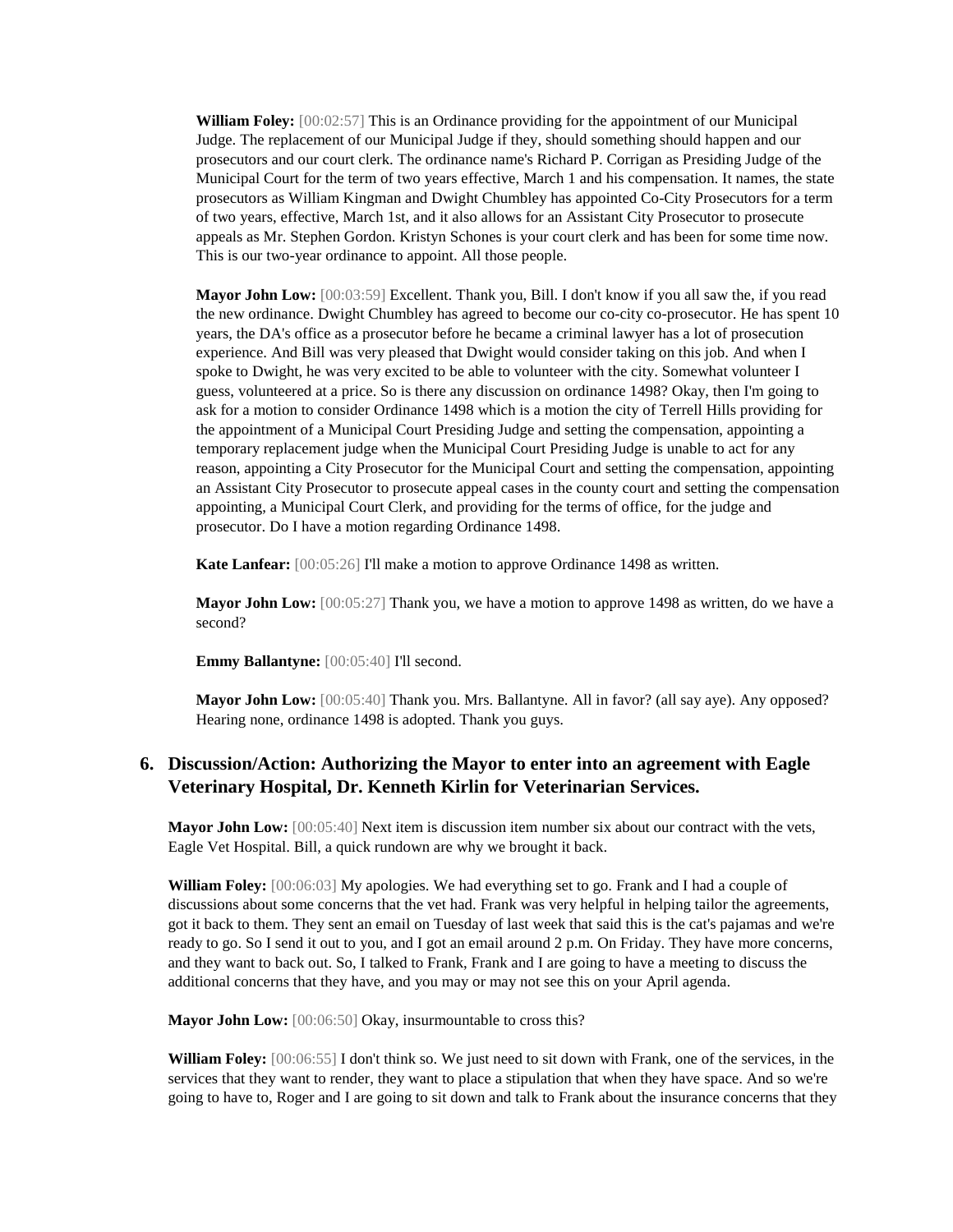have. And then we have to get back with them about what that exactly means. Because if we enter into this agreement and then every time to go over there they don't have space, well then we just did nothing.

**Mayor John Low:** [00:07:31] Are we still able to operate under our current agreement for some period?

**William Foley:** [00:07:35] The police department's making it work.

**Mayor John Low:** [00:07:37] Great. Well, thank you, Roger and tell your people appreciate that a lot.

# **7. Discussion/Action: Authorizing the City Manager to negotiate and execute an Interlocal Agreement with San Antonio Water System to facilitate improvements to the City's 2022 Street Improvement Project.**

**Mayor John Low:** [00:07:37] Great. Well, thank you, Roger and tell your people appreciate that a lot. Okay. Well, then we will wait to see if this comes back to us next month. Item 7 on our agenda, is a discussion action item regarding an inter-local agreement with SAWS, relating to the city's 2022 Street Improvement project.

**William Foley:** [00:07:58] As you all know, we had a big delay in our street project and that street project of, we've been trying to get going and SAWS has found some work that they want to do in the areas that we are rehabilitating the street. We waited for a long time to get any word from them. And now, they have presented this ILA (Inter-local Agreement) to us complete this work. Along with our project. The ILA was submitted to Frank and along with the additions and Frank said it was agreeable to him. I've talked to Dan and Dan likes the agreement, and we can get all this work done and get moving forward. This would not go before SAWS I think until May. And so, what you would be authorizing me to do is once they are, got it approved for them and they give us a check, once we have a bidding done, we would then enter into this agreement. So you'd be authorizing me to move forward when that happens, but it won't pass them until we May. Is what I'm being told.

**Mayor John Low:** [00:09:12] Okay, and I think I heard you said Frank generally is okay with the form of the agreement. Okay. Well, it looks like we're just giving authority to the city manager, to negotiate and ultimately execute what Frank approves. Any discussion concerns among the council members on this item? Okay, then I'll ask for a motion.

**Bill Mitchell:** [00:09:34] Okay, I'll move that. We authorize the city manager to negotiate and execute an inter-local agreement with San Antonio Water Systems to facilitate improvements to the city's 2022 Street Improvement project.

**Emmy Ballantyne:** [00:09:49] I'll second.

**Mayor John Low:** [00:09:49] Thank you, we have a motion and a second, all in favor? (all say aye). Any opposed? So this action item is approved.

#### **8. Discussion/Action: Painting the railings and pedestrian bridge on Edsel Parkway**

**Mayor John Low:** [00:09:49] Thank you, we have a motion and a second, all in favor? (all say aye). Any opposed? So this action item is approved. The next action item is, uh, happened again, I think you, I don't know if you saw the picture and the, I'll let Bill kind of describe what's going on and maybe we can come up with some Direction.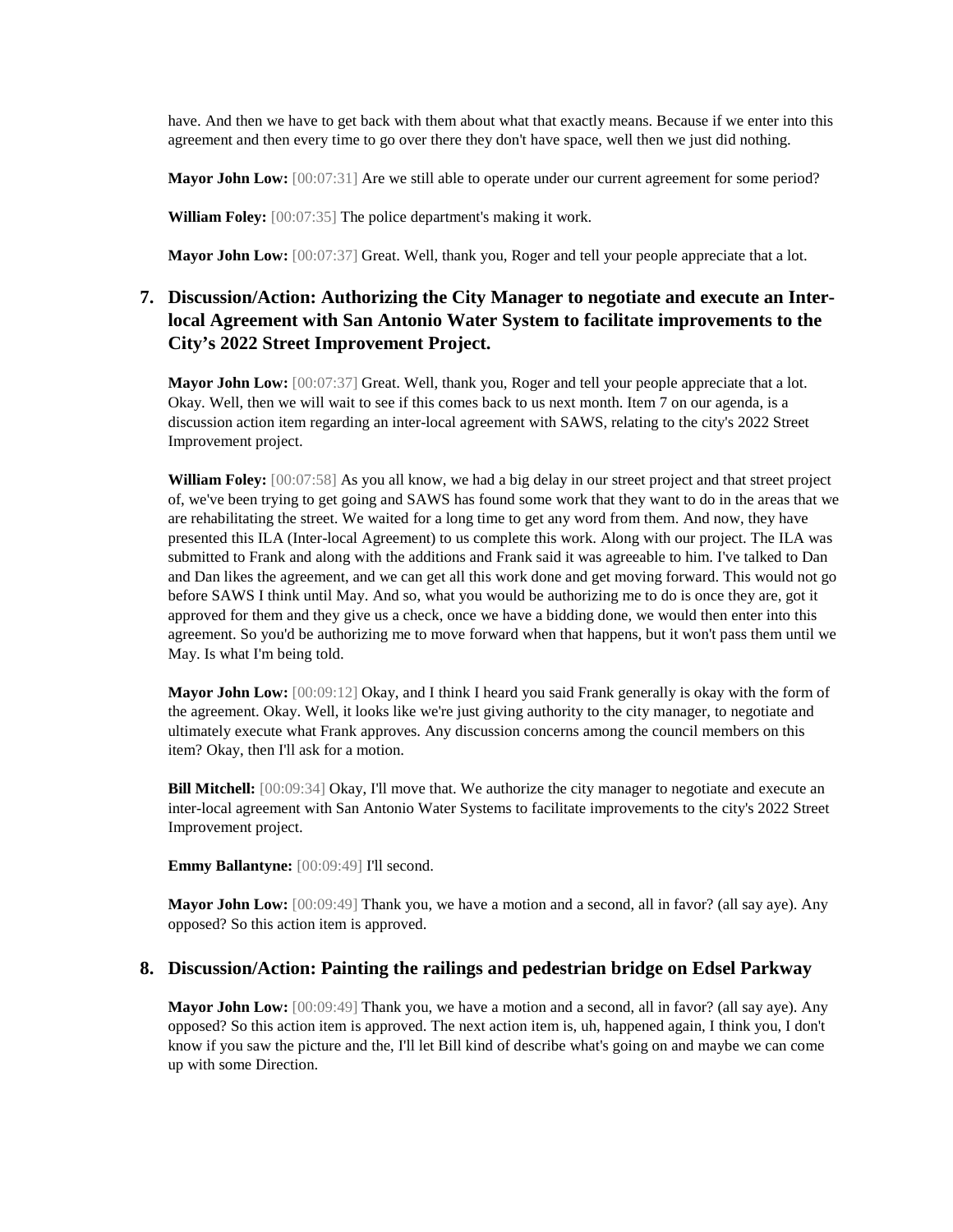William Foley: [00:10:11] So about six months ago. We had a Knight Transportation truck run over a fire hydrant at the corner of Garraty then go down and turn up Seford and demolish our bridge railing there. Ring cameras are everywhere and where it caught him on ring dealt with Knight Transportation. Got a contractor. Got it back fixed, took us about 2 months, wasn't it Rick, 2 months to knock it out. Got it all painted back to the same color it was. It had those little Colgate on it when we were done and six months later, a H-E-B ran over the same part of the fire hydrant and same railing. So we are in the process of dealing with H-E-B. We've already identified the driver, we've got all that taken care of. And we were down there, looking at the bridge railing with Dan saying, Okay. So now we've put it back exactly the way it was. I don't think that's a good idea this time. Can we round off this end? Can we move it to where if we do have an 18-wheeler that comes through, it's not these pipes sticking out and it hangs under the trailer. We want to talk about the design basically to where if they did come and hit it, it would scrape off. While we were there, we were approached by a resident who said, oh, that's great that this happened again because I was told that we can paint this green like the lamp post. Well, if you looked at the Google link, I sent you the lamp posts are kind of green. There were probably Greener when they were painted and he wanted my permission to paint everything green. And I said, nope. Let's bring this before Council. We're working on this park down here. Or you know, we're working with an eagle scout to redo this and if, it sounds like a great idea to me that everything being painted the same would be more pleasing to the eye. But I think this is something that our council needs to talk about and make a decision as the leaders of our community what we want to do here because he would like to paint the pedestrian bridge as well. And the railings that are down by St. David's. And so if we were to do that, we would want to come up with a color that was pleasing to our council. I wouldn't want you to just drive down there one day, but hey, this is all different. So, if you would like to discuss that, we will get it done.

**Mayor John Low:** [00:12:53] Okay. So leaving aside just a second. The question of the color is it, are we able to design redesign this thing? So it's not going to keep happening and we move that hydrant. The hydrant is the SAWS issue. And of course they had breakaway hydrants and they're out to fix it immediately. We can talk to SAWS and see if they want to move it. But as far as the bridge railing goes, I believe that after talking with Dan, we probably should have redesigned it the first time. I've been here 18 years. And in those 18 years, Billy's been here 39 years or whatever Billy's been here and 18-wheelers running over the Crestwood bridge is just not something that happens. And then it happened twice in six months. So we put it back and we probably should have redesigned it when we put it back. We just didn't think it would happen again. Dan is pretty positive that if we make that turn there and add another five foot, six foot of pipe, put a concrete deck across that and move it out of the roadway, because it's sticking out there like the prongs of a fork. The way it was, when that 18-wheeler turned, it just hung up underneath the wheel. Now, of course, it had to sound like World War 3, but he just kept going. And we know that, we believe that if we just curve that around, Dan is very comfortable with replacing that, and they will actually give more protection to pedestrians, who approached the bridge there from falling on this side, from the drainage ditch side.

**Mayor John Low:** [00:14:46] Where are we get, how are we going to pay for it?

**Mayor John Low:** [00:14:48] **HEB** is going to pay for it.

**Bill Mitchell:** [00:14:50] Including the concrete work.

**William Foley:** [00:14:51] Yep. We're getting. Well, that's my intention. My intention is to. I've already gone pretty far up the chain at HEB and we've got a claims number already. We're, Dan and our contractor are meeting at Wednesday at 9:30 and they're going to come up with an estimate. And I'm going to go back to HEB and say this is this is the cost of rebuilding the bridge. This is what we want to do. I feel pretty confident that HEB will help us. We have a very strong connection to H-E-B here and I don't see any problems. But if we do have a problem it may have to come back before council.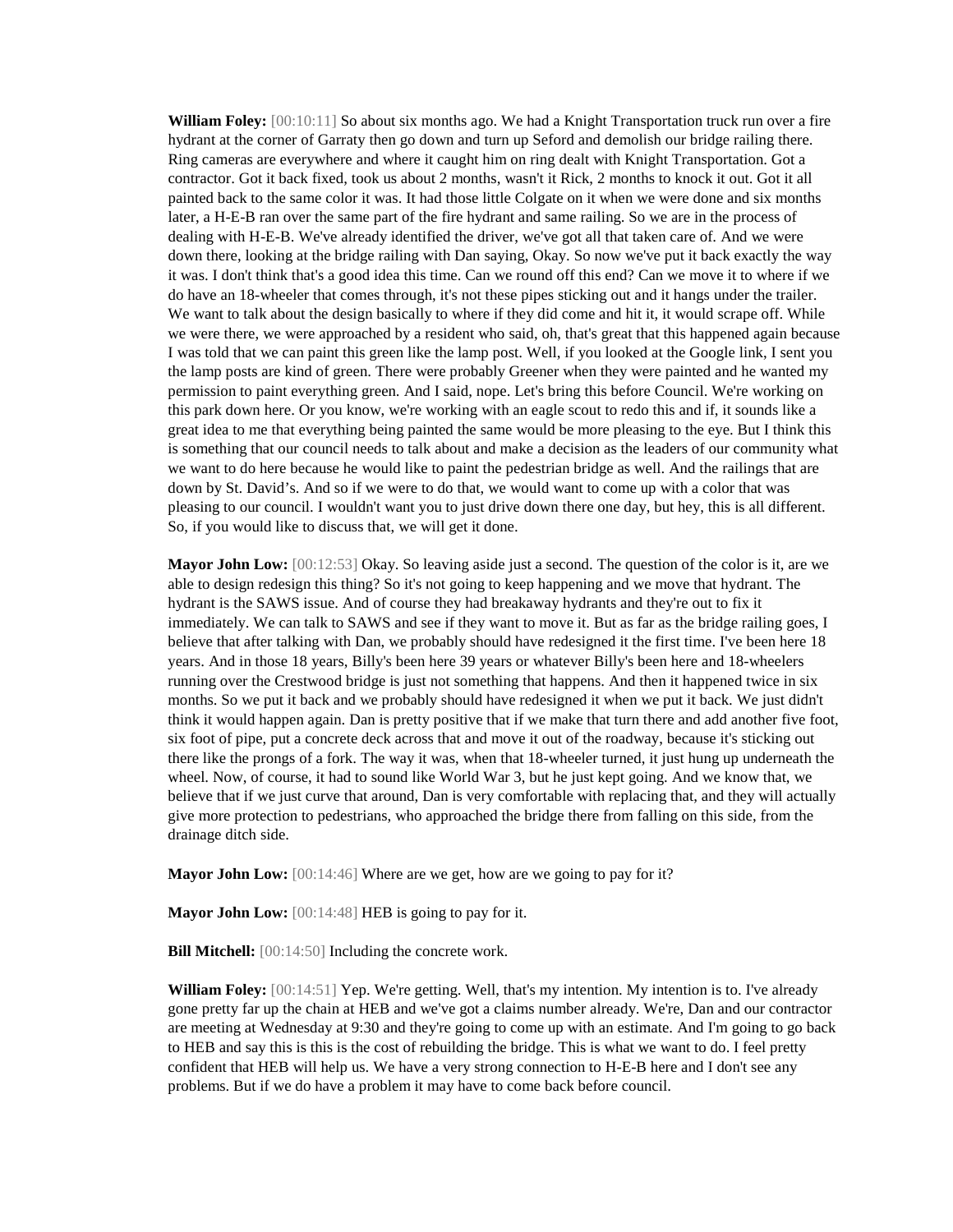**Bill Mitchell:** [00:15:33] You know, the first thing that came to mind is why is an HEB 18 wheeler...

**Mayor John Low:** [00:15:36] That's my question.

**Bill Mitchell:** [00:15:36] driving a Knight truck? Why are they driving?

**William Foley:** [00:15:42] So the only thing that I can think of. And we thought this out there and we batted this ball around, is there has to be something in GPS that when they're coming down, but they, if they miss their turn and they get down Harry Wurzbach too far, there has to be something in their region or redirecting of their GPS. That is telling them that they can go through there. That's the only thing that I can think of. GPS updates all the time, you know, these major companies update their GPSs, and that's the only thing that I can come up with. Because, I mean, they did the exact same thing and neither one of them stop. We filed, the police department's filed on the Knight transportation driver. Those charges have been accepted. We are filing on the H-E-B driver and those charges, I don't see why they wouldn't be accepted if the other one was too. We're just hoping that we can redesign that area to where if it does happen again, that if they make that corner, they'll be able to make it without tearing down that railing.

**Bill Mitchell:** [00:17:02] That's fine. If H-E-B is going to pay for it. I think that's great because it sounds like a better plan. I mean, they'll pay for the railing of course. It's just a concrete work. Like you said, create that opportunity for them to make that corner.

**William Foley:** [00:17:16] And that that concrete work, Mr. Mitchell. It's pretty minimal and it is just going to be a cap that goes across there.

**Bill Mitchell:** [00:17:24] Right? Okay.

**William Foley:** [00:17:25] Dan explained it to me and said it will be minimal.

**Mayor John Low:** [00:17:27] But I'm sorry, but do you know any contractors here in Terrell Hills, that would like to donate their services. Mr. Foley?

**Bill Mitchell:** [00:17:35] Do I know any contractors? I know an amazing contractor. He's a heck of a guy, but I'm not sure if he would. We have a contractor that we were talking to presently. He's probably my favorite contractor, just be honest with you, the one I'm thinking of, but we're talking to another contractor.

**Bill Mitchell:** [00:17:56] What, as far as the color goes. I don't mind my gut feeling is we want something pleasing. I don't think it needs to be you know, safety, yellow or safety red. I don't think, if they're going to hit it (inaudible do to overlapping comments). So.

**Kate Lanfear:** [00:18:17] Sometimes, can paint not be reflective?

**Bill Mitchell:** [00:18:18] Yes,

**William Foley:** [00:18:18] Both of these happened in the daytime.

**Kate Lanfear:** [00:18:22] Why are running over, is there some sort of basic flaw design?

**William Knupp:** [00:18:22] The corner with Bryker is just a super tight corner and typically they both the Knight and the HEB truck are 53 feet long and making that corner with a 53-foot.

**Mayor John Low:** [00:18:38] So they're trying, they're headed towards the fort and there's like (inaudible) was back around that way.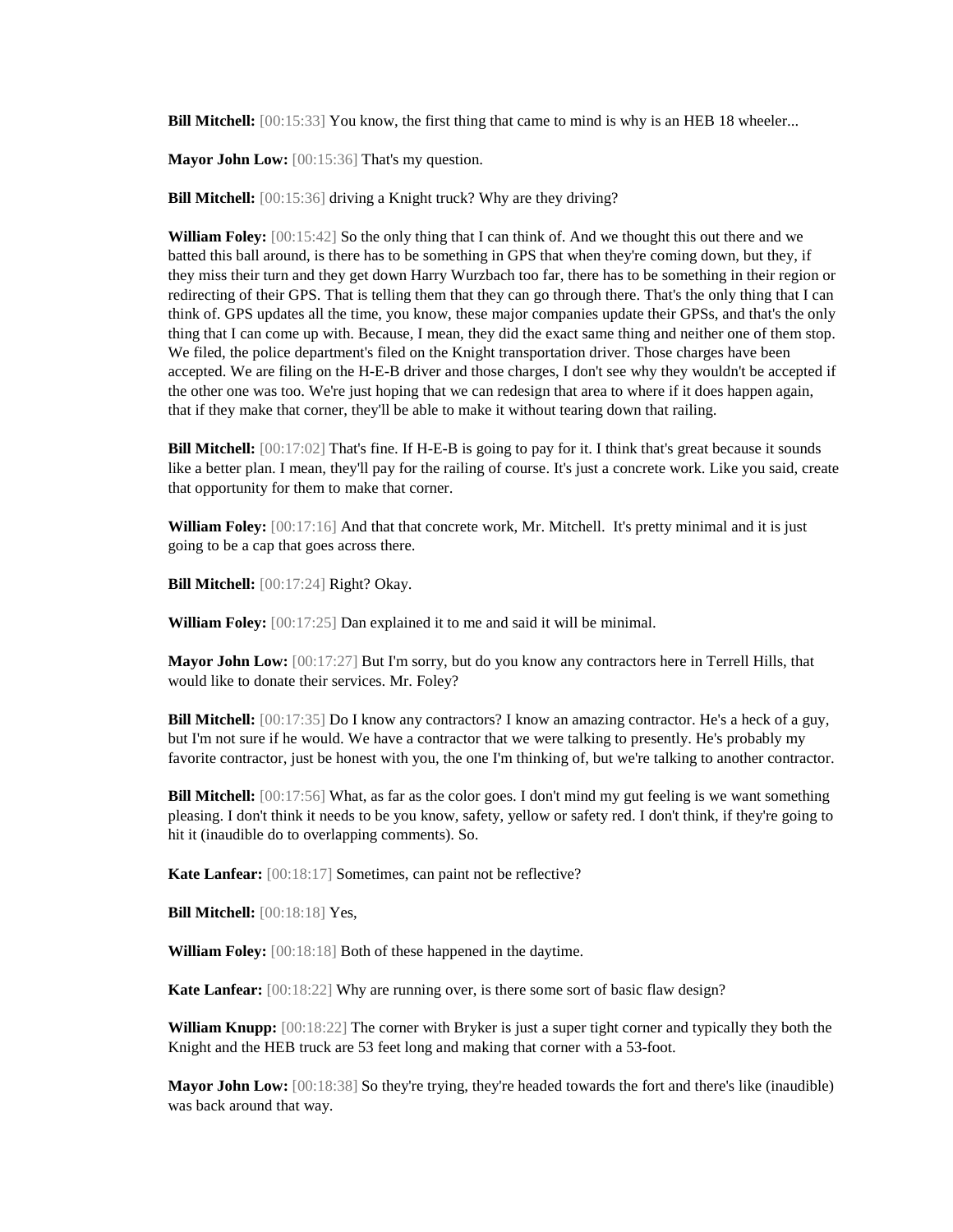**William Knupp:** [00:18:44] Yeah exactly. And with like Bill was saying with the GPS that looks like one or two things. They say turn here to redirect and there like oh no, I'm going into a small town, I can't do this and then they hit the first time they can turn and it just goes worse and worse.

**Emmy Ballantyne:**  $[00:19:02]$  Does it make sense to do a sign "No through trucks" or whatever,

**William Foley:** [00:19:04] So any signage that you would like to talk about it. That's something you want to do. I'm open to that. I don't know that. There's a sign there says no DWI driving and I don't know, you know that that helps. We could, we could come up with an ordinance that says, it says do not drive DWI and Terrell Hills. Terrell Hills police are enforcing DWI laws and I think we still arrest DWI drivers. So I don't know in that situation. Yes, the sign would help. I think they're still going to pull in there. See the sign you'd driving a 53-foot trailer. And then now they're in. Okay. Do I do, I go ahead and turn this corner and try to get the heck out of here or do I back this 53-foot truck up away from the sign back into Harry Wurzbach. You know, if they were to have a sign, I think they're still going to make that turn on Bryker and they're like, oh God, no truck. So I got to get out of here some way. The fire hydrant, we can talk to SAWS about. I think that one is, it may get hit again. But that railing, I really do believe if we redesign it that we can make it to where, even if we do put up the sign and they disobey it. I think we can make that railing to where they'll miss it. Or if they do hit it. It will slide on the pipe and not catch, like of the tongs of a fork sticking out there as what we had before. And to be honest with you, if I had for a second even thought that another 18 wheeler was going to make that turn, we would have redesigned it the first time.

**Kate Lanfear:** [00:21:04] Or make it to where it just springs back, break away railing.

**Mayor John Low:** [00:21:04] So is the new railing, are we just going to tie into the railing that we just got in a the park? I mean that is black is it not?

**William Foley:** [00:21:10] So the color scheme. I don't know about tying. When you say tying in, you want to try the color scheme in, or do you don't want to tie the physical?

**Mayor John Low:** [00:21:19] No, just the color scheme.

[00:21:21] So it is black, and your pedestrian bridge, and your other railings are galvanized that they painted silver at some point and the silver paint of course is flaking off of that. And it could use some attention. Black. If it was all black, I think, I think any color you pick and made it all that color would look better than primer red, silver, black fence. You know it just..

**Mayor John Low:** [00:21:58] Right.

**Emmy Ballantyne:**  $[00:21:59]$  Do we have to paint something that we have to continue to repaint it? Or can we just leave it, the pipe the way that it comes and not have to worry about constantly repainting it.

**William Foley:** [00:22:06] Well, you could leave it galvanized. The problem is they painted these lamp poles, this distress green and the whole idea of this resident. And this resident is the same resident who he's very vocal upon issues down in that area. He was the one that wanted to rename Edsel Parkway in Crestwood, Terrell Parkway East and Central Parkway West. He was, he's just very vocal. So I know that whatever, whatever this is going to, this is going to be an issue that we hear stat. So I was hoping that if we leave it in the galvanized state, it's still going to be mismatched because that galvanized is silver and I think they will still be displeased with the look. That's my personal opinion.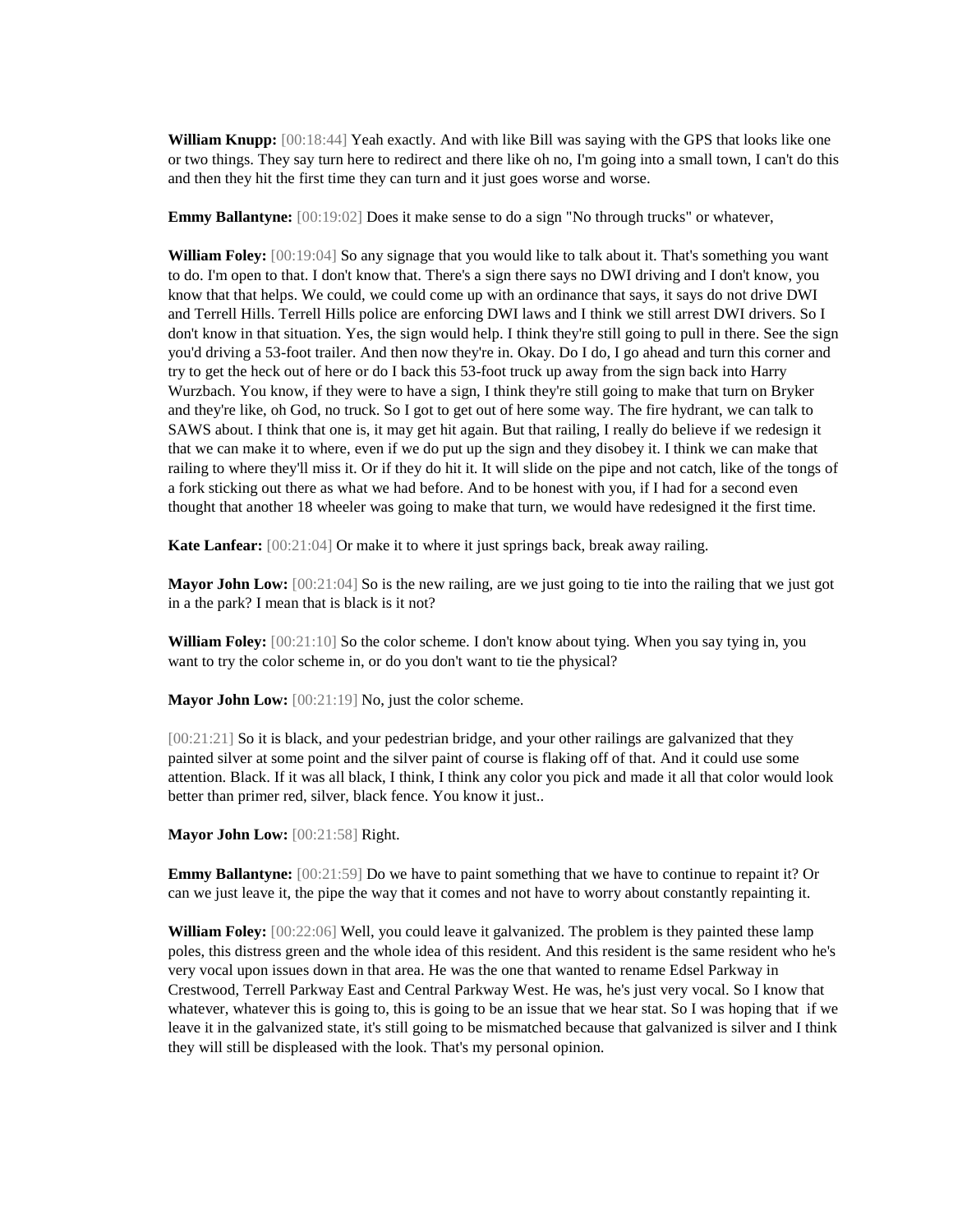**Kate Lanfear:** [00:23:03] So what about this making it like a dark green. Just sort of be blending in with nature? This is just like the green idea that is that going to not show up if someone's driving down the road. And go bulldozing over again.

**William Foley:** [00:23:21] It's a fairly high railing? But yes, anything could happen.

**Mayor John Low:** [00:23:32] What's the timing on the repairs?

**Bill Mitchell:** [00:23:35] Don't know yet it's very preliminary.

**William Foley:** [00:23:36] Dan, they and our contractor are meeting, Wednesday at 9:30. And so after that. This contractor is usually pretty good about getting things together. We've worked with them in the past and they're pretty reliable. So I would say pretty quick and less steel shortage or something like that.

**Mayor John Low:** [00:24:01] And then we'll go to HEB and try to get reimbursed. Essentially.

**William Foley:** [00:24:04] I, the way I worked at last time is I submitted all of the, our Police Department's investigation to Knight Transportation along with the estimate and told him, this is what we need to fix the rail. Boom we got a check in the mail and I plan on doing the same thing with HEB. I have a really good rapport with their head of security. We've already Roger has already been on the phone with them. They identified, the guy the same day. They've been very cooperative. So I would say, once we submit our estimate, we have a check pretty quick. That's what I'm expecting.

**Mayor John Low:** [00:24:41] So you think 30 days we will have this resolved less.

**William Foley:** [00:24:45] It took us about two months last time.

**Mayor John Low:** [00:24:47] Okay. I'm just wondering if we want to because this just happened two days ago. We want to come back in April with some recommendations from Rick as to what, what? We might. Unless you guys have a feeling about what you want to do.

**Emmy Ballantyne:**  $[00:25:00]$  I think it makes sense to almost see the see the new railing and then make a decision on because I don't see why we need to hurry up and make a decision.

**Mayor John Low:** [00:25:11] And we're not going to be painting anything anyway at this point, unless we're missing something. Mr. Manager?

**William Foley:** [00:25:17] We can. So what we did last time is we replace the rail and we painted it a primer red and what we did that, because Rick and I had been receiving some pressure and discussing painting everything. We were talking about going back, and just painting everything. So, and then so it remained a primer red for about six months. And then, the resident came up and started asking questions about the color and that prompted me to bring it before you. So we could do all of our design. We could do all of these repairs paint it a primer color and wait. Until, and as far as Rick giving recommendations, our recommendation to you, is to replace, redesign and have you pick a color.

**Mayor John Low:** [00:26:08] Okay,

**William Foley:** [00:26:09] I think color, other than the green, I could say at nighttime maybe it wouldn't be as visible. Silver might be more visible. But at green at nighttime, you can't see the lamp post because they're green. So I really don't think the color. I think the color is going to be up to the council. What do you think is most aesthetically pleasing? And that can wait, we can come back in April.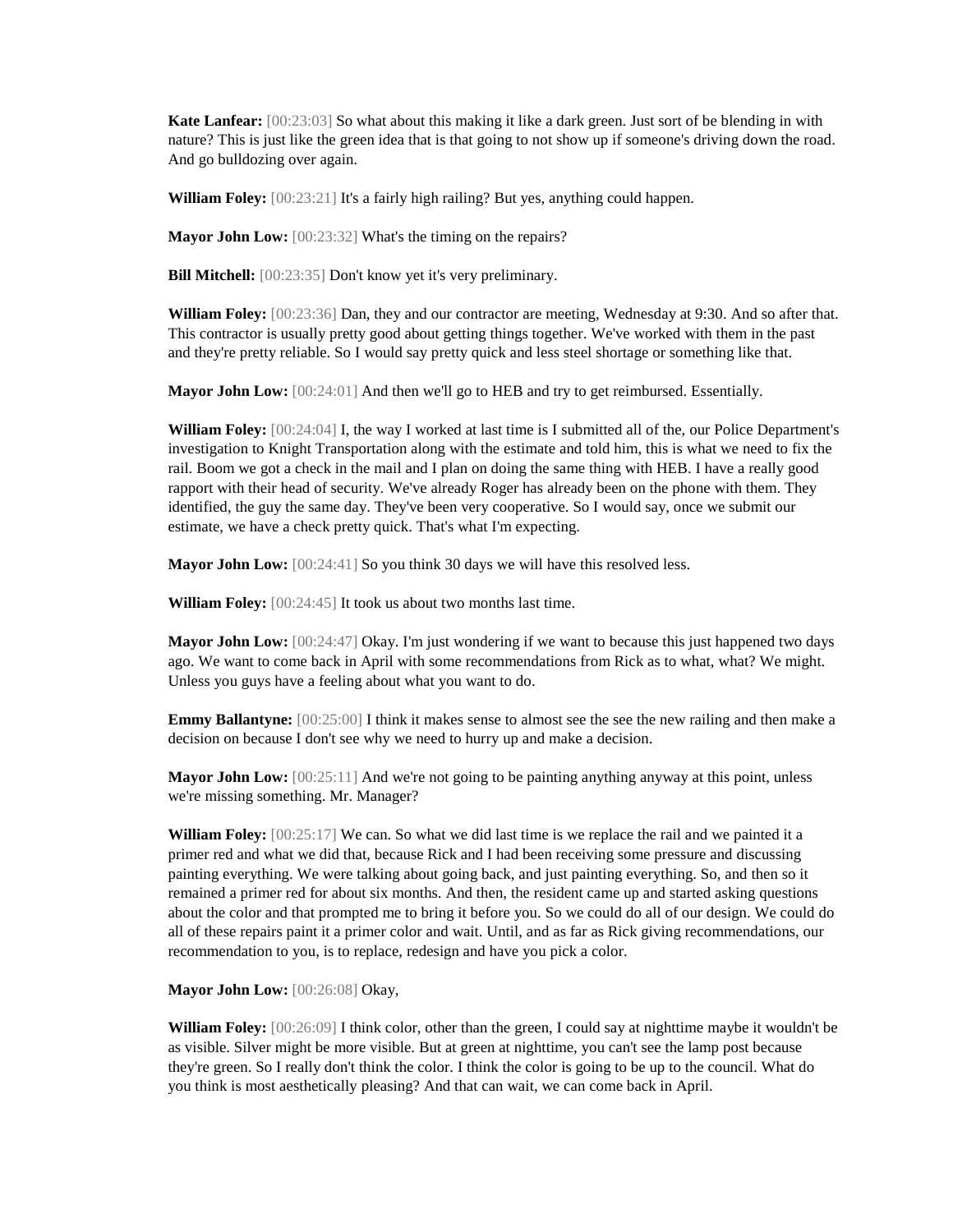**Mayor John Low:** [00:26:38] Let's bring this back in April. Give us all a chance to get down there and take a look at it and kind of see what our thoughts are. That's right. And that way we'll that will be further along in the process and we maybe have a better idea of what might work. And if we get continued input from the neighbor.

**Emmy Ballantyne:**  $[00:26:54]$  Would it hurt to in the meantime, while we're waiting on the new stuff to be put up. Could we go in with some green paint for a section? And then like silver for a section and black for section and then drive by it and see what it looks like and in the daytime and at night just because I mean would that be a good example?

**Kate Lanfear:** [00:27:14] Yeah,

**Emmy Ballantyne:** [00:27:15] That's the only way you can kind of get a better feel.

**William Foley:**  $[00:27:18]$  So we could we could paint the other side of the bridge which is primer red and we could paint it a green and we could paint a section of silver and we could get that done.

**Emmy Ballantyne:**  $[00:27:32]$  That way we have a better idea. Instead of painting the whole thing and then saying oh I wish I hadn't of done that.

**William Foley:** [00:27:38] I get you. We can do that. That, we still have, unless an 18-wheeler comes the other way. We still have one perfectly good railing that is primer red that we could certainly do that. We could we can give you kind of a paint this one down. I'm sure we'll get a couple of phone calls, but we'll tell them what exactly what we're doing, we are letting council make up their minds. Yeah, I think that is a great idea.

**Mayor John Low:** [00:28:05] Let's take that action, which is no action this meeting on the color.

**William Foley:** [00:28:06] Gotcha.

#### **9. Discussion from monthly reports as submitted in the council packets.**

**Mayor John Low:** [00:29:08] Okay. Well, I'm sorry for that and it is what it is. Our last item on our agenda for March are our monthly reports on anybody's any of the reports. Bill do you have anything you want to add?

**William Foley:** [00:29:28] I do. So I know I wrote to you in your email, but I wanted to bring up, I sent you an email earlier. Billy's been ramrodding, your landscape, and he does a phenomenal job. I can't, we certainly would be in trouble. If we lost Billy Knupp. He does pretty much all this fire stuff Chief stuff, and then puts on about six different hats during the day. So the landscape is coming in perfectly and that's all due to Billy and him working with Mr. Thompson, and we certainly do appreciate it. You saw your invites? Hopefully that's working out for you. We're going to have everybody RSVP for the appreciation dinner by the 31st and then we'll get that going. It is supposed to be a really nice night. Kristyn is getting you a really nice dinner together and we're doing surf, turf, chicken and it's going to, everybody's going to have their own options, which will be awesome. And we passed our financial audit, and if we lost Billy and we lost Michelle, we just paint the windows and be done with this place.

**Mayor John Low:** [00:30:41] Primer red? (laughter)

**William Foley:** [00:30:41] She… Phil came through sat down with went through everything. And once again, Michelle Pack just brought us through with flying colors. She is remarkable when it comes to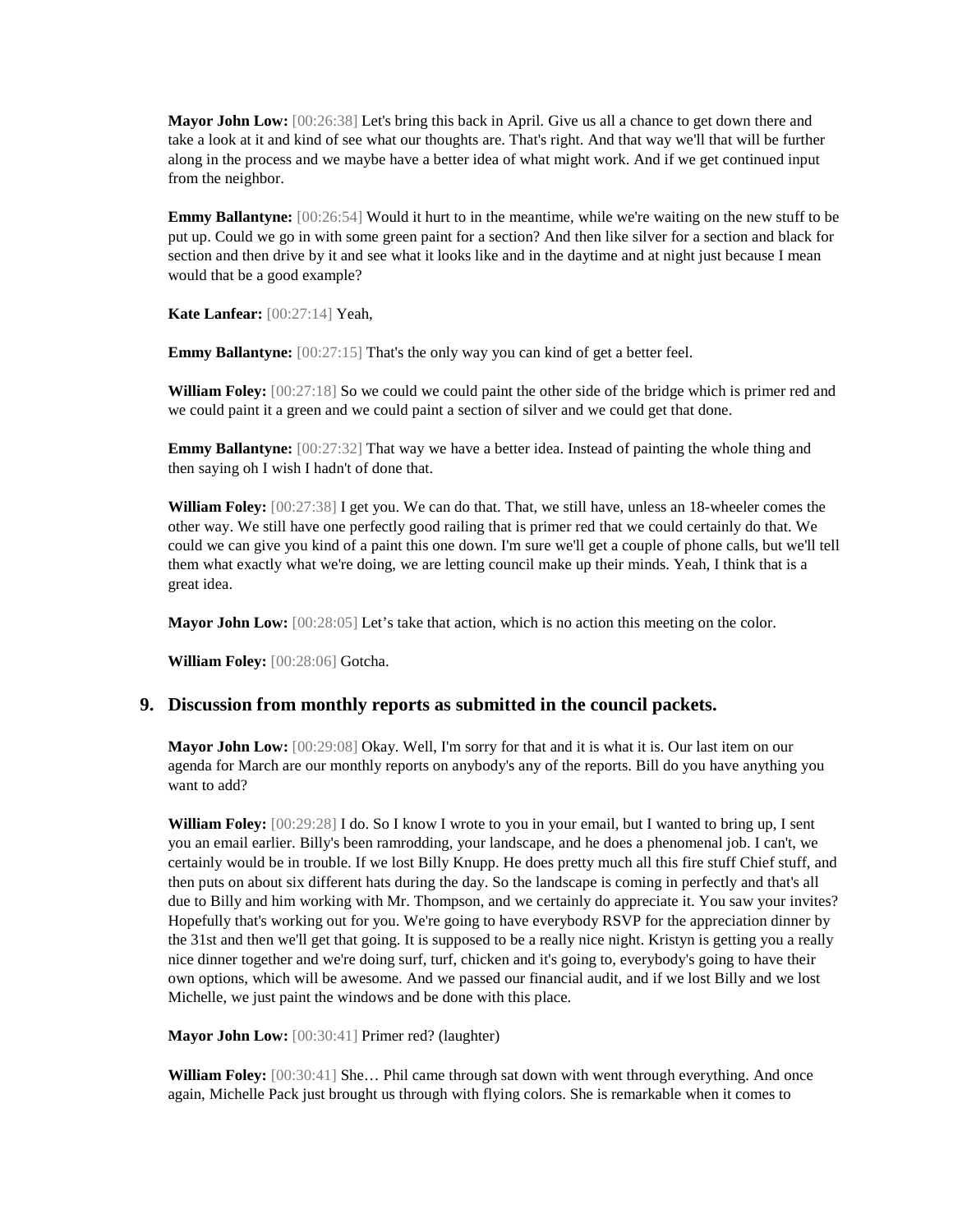stressing over like three pennies and I would hate to be her because she's going to find those three pennies. And so she's doing a phenomenal job. I wanted, I know I put it in your email. The last thing I wanted to talk to you about, was your generator. It was in my emails here in my report. We're working on some federal funding language for our bid. Richard Lindner is looking into that for me and we're going to try to get that language built into our bid, its compliance language because we're using the Arc of funds and that compliance language has to. We have to make sure that the people that we that we spend that money with, fit with several different Federal Acts Davis-Bacon all of these different acts and if we don't use if we don't find them compliant and we spend that money with them. There is a possibility of a federal audit on how we do procurement. And that money would have, we would have to refund that money too, we wouldn't be able to. So we're going to make, when, we wouldn't be able to use it. I'm sorry for babbling and we don't want to do that. We want to have all the i's dotted and the t's crossed. So Richard looking into that and I'm going to check back with him tomorrow, so that we can get that bid to you. Probably not going to be April now probably be May.

**Mayor John Low:** [00:32:40] That money is coming and come into different tranches. Right? Just do each one of those tranches have an expiration date or are they both the same?

**William Foley:** [00:32:52] 2024.

**Mayor John Low:** [00:32:52] For all money?

**William Foley:** [00:32:54] Mhmm.

**Mayor John Low:** [00:32:54] And we received both tranches?

**William Foley:** [00:32:55] No, we've received 1.

**Mayor John Low:** [00:32:57] 0K. And do we know when the second one is coming,

**William Foley:** [00:32:59] Probably, everything. I'm being told is August.

**Mayor John Low:** [00:33:03] Okay. So we need to start going on Amazon looking for stuff to buy.

**William Foley:** [00:33:08] First. We need to find out if the vendor on Amazon is compliant with the Federal government Davis-Bacon Act and.

**Michelle Pack:** [00:33:13] Edgar.

**William Foley:** [00:33:14] Edgar, and all different things that Richards working on all that.

**Mayor John Low:** [00:33:17] Great.

**William Foley:** [00:33:17] Once we get that language, we're going to try to build a form to where we can have our vendors. Look at the form, sign it, in case we get audited.

**Mayor John Low:** [00:33:28] Perfect.

**Bill Mitchell:** [00:33:28] Okay, do we have plans? I'm sorry that, do we have to plan for that money or was just still looking at this point.

**Mayor John Low:** [00:33:34] We've talked about things. Generator being one. But this point, I don't think that we have earmarked with any specificity other projects and how much..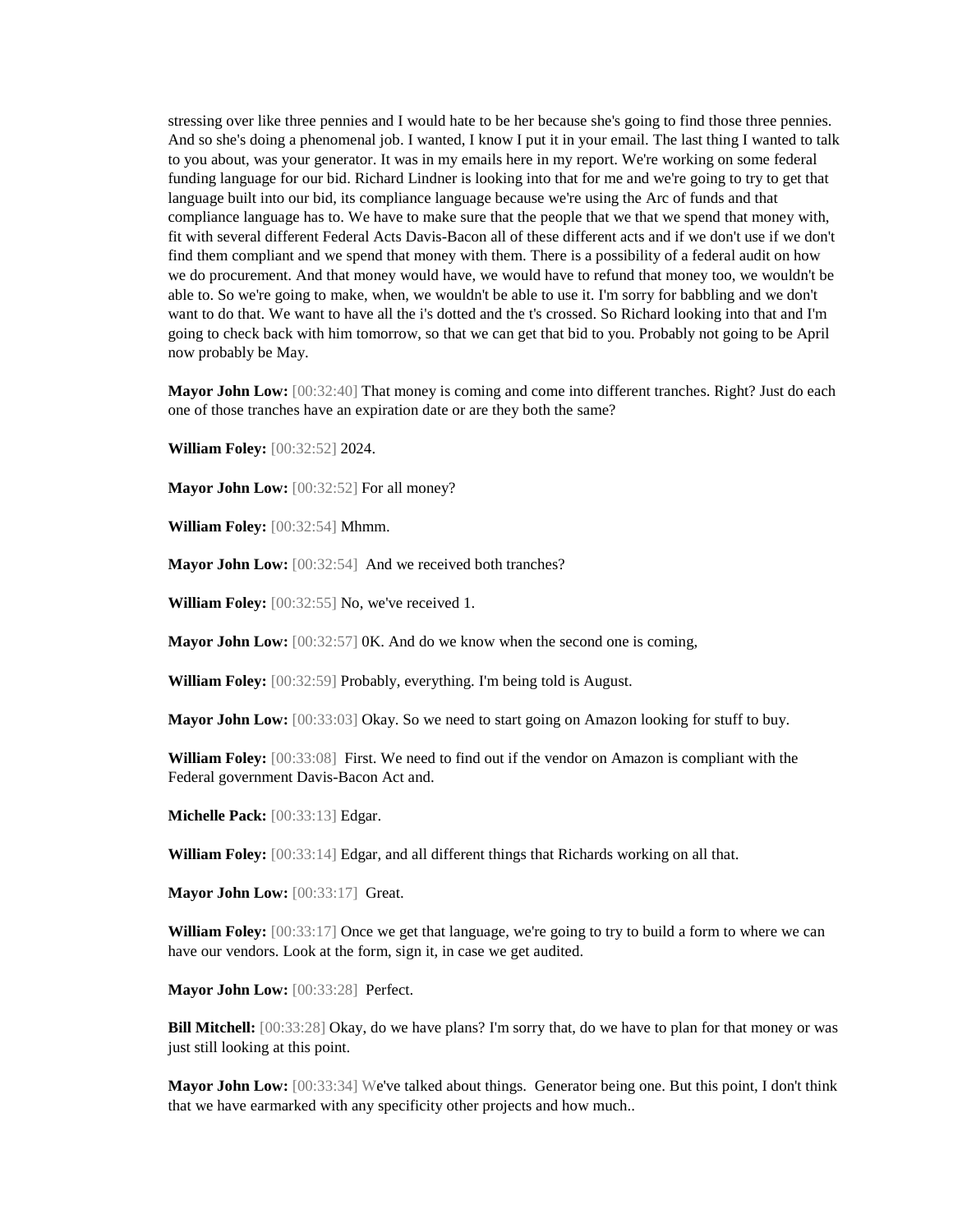**William Foley:** [00:33:49] We've talked about two projects so far the generator and then some drainage projects that we have.

**Mayor John Low:** [00:33:57] Yeah,

**William Foley:** [00:33:59] And we're still kind of waiting on the cost for the drainage project.

**Bill Mitchell:** [00:34:02] How much money do we have?

**William Foley:** [00:34:04] Six hundred seventy four thousand and I think we've spent probably 30, 35 thousand or something like that. And she hates when I say that.

**Bill Mitchell:** [00:34:13] That's both projects.

**William Foley:** [00:34:15] So we've only got the 630 to go. (inaudible, overlapping discussion)

**Mayor John Low:** [00:34:21] Yeah, Okay. So we've got some bids, I think 3 and I can't remember what we thought this generator would cost us, but it's not near that.

**William Foley:** [00:34:30] We're looking at total cost of about 200,000 dollars and that's with all the structural pad that's going out here. And that's another reason why we didn't finish the landscape in this area because we're going to redo this.

**Mayor John Low:** [00:34:43] Okay. Well, thank you. Nothing else. Mr. Manager?

**William Foley:** [00:34:53] Nope that's it.

**Mayor John Low:** [00:34:55] Uh Ms. Pack anything from you that you can point out?

**Michelle Pack:** [00:34:57] I do not have anything.

**Mayor John Low:** [00:34:57] Billy? Best practice. I see, we're still moving right along?

**William Knupp:** [00:35:03] We are moving along.

**Mayor John Low:** [00:35:04] That's awesome. That is so awesome. Justin anything from you?

**Justin Seibert:** [00:35:08] No, nothing from me.

**Mayor John Low:** [00:35:10] Do we ever want to start advertising or CPR and Heimlich classes again, now that we're somewhere out of the pandemic?

**Justin Seibert:** [00:35:19] Yeah. We're probably getting there. I think we may still even have it on the web page. I have to look but yeah, we can get that going.

**Mayor John Low:** [00:35:26] Okay, okay. Roger, how about you? Anything from your Department.

**Roger Mangum:** [00:35:32] No, sir. Anybody, nobody's claimed that bracelet?

**Roger Mangum:** [00:35:37] No, we put out feelers on social media.